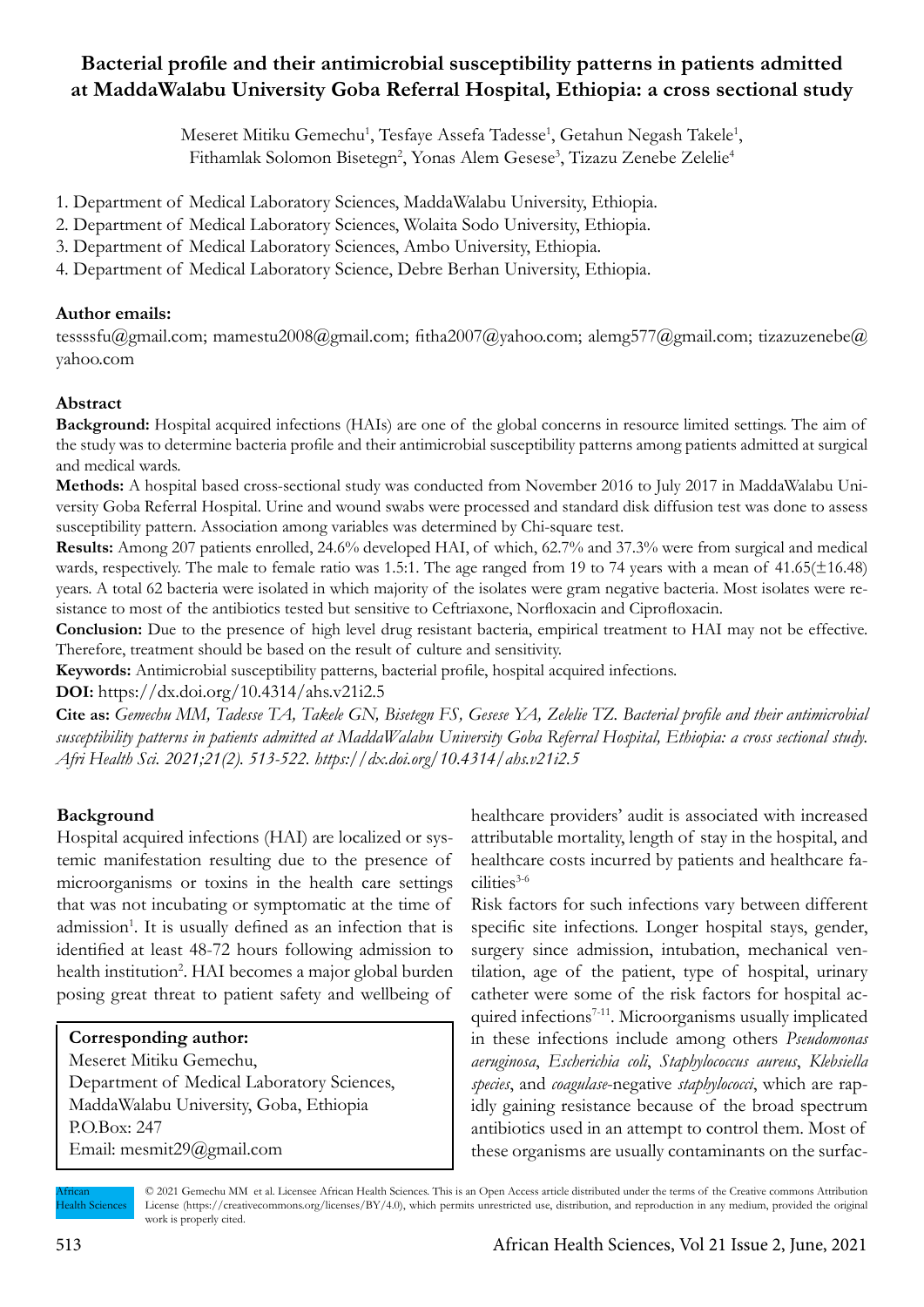es of most materials such as doors, beds, instruments and on care providers. They are therefore easily transmitted to patients when adequate hygienic practices are not followed regularly<sup>12</sup>.

The increased occurrences of HAI related to overuse of antimicrobials, and antimicrobial resistance associated infectious diseases have increased at alarming rate. At present, the emergence of resistance to antimicrobial agents is a global public health problem; particularly in pathogens causing surgical site and urinary infection<sup>13-14</sup>. Studies on incidence of HAI in Ethiopia are few and focusing on post-operative HAIs with estimated prevalence of  $11\%$  to  $36\%$ <sup>15-20</sup>. Surgical site and urinary tract infections (UTIs) were found to be commonest forms17-19. The type of surgery, patients' underlying medical conditions and the type of the ward were<="" span="" style="font-family: "Times New Roman";">found to be important factors associated with increased risk of HAI in Ethiopia<sup>15-16, 21-22</sup>.

The distribution of pathogens causing HAI, especially antimicrobial-resistant pathogens, changes with time and varies across and inside the hospitals. Even though previous studies conducted in the country indicated significant rate of HAI, effective HAI prevention programs are not in place in Ethiopia. In our specific setting, MaddaWalabu University Goba Referral Hospital, there is no such study done. Therefore, the current study was done to determine the bacterial profile and antibiotic susceptibility patterns in patients admitted in surgical and medical wards in MaddaWalabu University Goba referral Hospital, Ethiopia.

#### **Methods**

#### **Study area**

The study was conducted at MaddaWalabu University Goba Referral Hospital, Ethiopia. The Hospital is the largest teaching and referral hospital in Bale Zone, Oromia Regional State, which has 125 beds and is located in the South East of the country, 445 Kms Kilometers from Addis Ababa. It is the only teaching and referral hospital in Bale Zone which provides service for patients coming from different areas of the Zone. In addition to that, many procedures which are risk factors for HAI are performed in this hospital regularly. There was a need of recent and up-to-date information on bacterial profile associated with HAI and their susceptibility patterns which alter over time in the area.

# **Study design and study period**

A hospital based cross-sectional study was conducted on patients attending surgical and medical wards at MaddaWalabu University, Goba referral hospital from November, 2016 to July, 2017.

#### **Study population and sample size determination**

The study population was patients admitted at medical and surgical wards during the study period and those who fulfill the inclusion criterion. Patients admitted to surgical and medical wards, with greater than 18 years old age and who had suggestive sign and symptoms of UTI or SSI were included in the study. Single proportion formula was used for determining the sample size by considering highest prevalence of healthcare associated infection  $16\%$  (P= 0.16)17 in Addis Ababa hospital and 95% level of confidence ( $\alpha$ =0.5), with tolerable error of 5% (d=0.05) and Z2 1- $\alpha/2$  = the standard normal deviation (1.96). The final total sample sized used in the study was 207. HAI is defined as an infection not present or incubating prior to admission to the hospital but generally occurring 48 hours after admission. UTI was defined as positive urine culture (1 or 2 species) having  $\geq$ 105 bacteria/ml, with or without clinical symptoms. SSI was also defined as any purulent discharge, abscess, or spreading cellulites at the surgical site.

### **Sampling techniques and data collection**

Patients suspected of HAI were enrolled in the study using convenient sampling technique. Clinical examination was performed by physician to those patients who were admitted to surgical and medical wards. Examination of wounds and catheter entry sites, review of procedures that might lead to infection was made. This was done in order to exclude community acquired infections and to determine any underlying risk factors. A guideline from World Health Organization (WHO) was adopted and it was provided to the physician in order to evaluate those patients. Data on socio-demographic variables (independent variables) include age and sex and associated risk factors include urinary catheter insertion, surgical procedure and duration of admission were collected by structured and pre-tested questionnaire. The outcome variables, bacterial isolates and antimicrobial susceptibility pattern, were recorded in the separate report format.

#### **Sample collection and transportation**

Specimens were collected from patients admitted to the surgical and medical wards and suspected of HAI based on their clinical findings. The specimens were collected using standard operating procedures and analyzed accordingly. Urine sample was collected for bacteriological examination by the mid-stream method (from those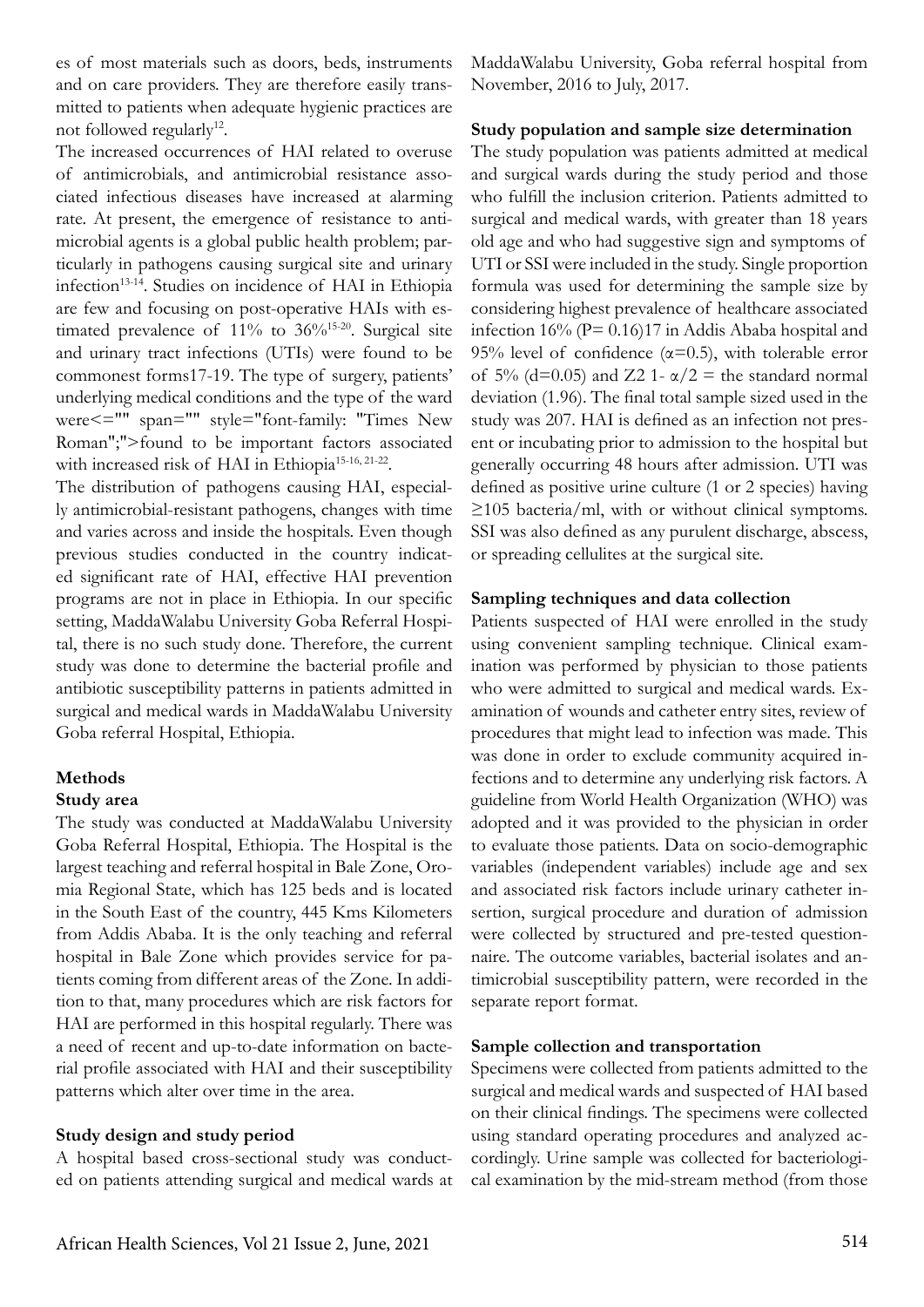who were unable to give mid-stream, catheterization was used) into sterilized container. Urine sample were taken from patients before and after catheterization. Swabs were collected from infected wounds aseptically by using sterile swab. All specimens were transported to the microbiology laboratory for culture and identification. Samples were processed as soon as it reached the laboratory; otherwise, it was placed in the refrigerator at 40o C.

# **Identification of bacterial isolates**

Urine specimen and wound swab were inoculated on blood agar and MacConkey agar (Oxoid, Ltd, England). The blood agar and MacConkey agar plates were incubated at 37°C for 24-48 hrs. Positive cultures were identified by colony characteristics, Gram-staining reaction and biochemical tests using the standard method23. Gram negative bacterial isolates were identified by indole production, H2S production, citrate utilization, motility test, urease test, oxidase test, and carbohydrate utilization. And, Gram-positive bacteria isolates were identified by coagulase, catalase, bacitracin and optochin susceptibility tests.

# **Antimicrobial Susceptibility Testing**

The antimicrobial susceptibility test was done by the Kirby-Bauer disc diffusion method according to Clinical and Laboratory Standards Institute (CLSI) guideline<sup>24</sup>. Briefly, from a pure culture, 3-5 selected colonies were taken and transferred to a tube containing 5 ml sterile nutrient broth. It was mixed gently until a homogenous suspension is formed. The suspension was incubated at 37°C until the turbidity of the suspension becomes adjusted to a 0.5 McFarland standard. A sterile cotton swab was used and the excess suspension was removed by gentle rotation of the swab against the surface of the tube. The swab was then used to distribute the bacteria evenly over the entire surface of Mueller Hinton agar (Oxoid, England). The inoculated plates were left at room temperature to dry for 3-5 minutes. A sterilized forceps were then being used to lightly press the antibiotic discs manually on the surface of a Muller-Hinton plate to make sure firm attachment. The plates were then incubated at 37°C for 24 hours. Diameters of the zone of inhibition around te discs was measured to the nearest millimeter using a ruler, which was held on the back of the inverted petriplate, and the isolates were classified as sensitive, intermediate and resistant according to the standardized table supplied by the CLSI. The drugs for disc diffusion test were obtained from Oxoid, England, in the following concentrations:

For Gram negative bacteria; Ampicillin (AMP) (10μg), Amoxicillin-Clavulanic acid (AMC) (30 μg), Chloramphenicol (C) (30μg), Gentamicin (CN) (10μg), Nalidixic acid (NA) (30μg), Nitrofurantin (FM) (300μg), Amoxicillin (AML) (25μg), Tetracycline (TTC) (30μg), Trimethoprim-sulphamethoxazole (TMP-SXT) (25μg), Ceftriaxone (CRO) (30 μg), Doxycycline (DO) (30μg), Norfloxacin (NOR) (10μg) and Ciprofloxacin (CIP) (5μg).

For Gram positive bacteria; Ampicillin (AMP) (10μg), Amoxicillin-Clavulanic acid (AMC) (30μg), Chloramphenicol (C) (30μg), Gentamicin (CN) (10μg), Cloxacillin (CX) (5μg), Methicillin (MET) (5μg), Penicillin G (P) (10 units), Amoxicillin (AML) (25μg), Tetracycline (TTC) (30μg), Trimethoprim-sulphamethoxazole (TMP-SXT) (25μg), Ceftriaxone (CRO) (30μg), Doxycycline (DO) (30μg), Norfloxacin (NOR) (10μg) and Ciprofloxacin (CIP) (5μg). The criterion used to select the antimicrobial drugs is based on guideline provided by CLSI, their availability and from literatures.

# **Quality assurance**

Standard operating procedures (SOPs) were followed for sample collection, culture, antibiotic and disinfectant susceptibility tests. All antibiotic discs were stored at appropriate temperature. Standard reference strain of *S. aureus* (ATCC-25923), *E. coli* (ATCC-25922) and *P. aeruginosa* (ATCC-27853) were used as a quality control throughout the study for culture and antimicrobial susceptibility testing. After collection, all data including laboratory results were checked for completeness by principal investigator each day and essential feedback was sent to data collectors.

# **Data analysis**

The socio-demographic, risk factors and microbiological data were collectively documented for each patient on a questionnaire. The information retrieved from these data was analyzed using Statistical Package for Social Sciences (SPSS) version 20. Chi-square test was performed to see the association among dependent and independent variables. A p-value of  $\leq 0.05$  was considered indicative of a statistical significance. Prevalence rate was calculated for the sum of the numbers of positive cases of examined subjects.

# **Results**

# **Characteristics of study participants**

In this study, 207 patients suspected for HAI were enrolled for the study. Of the 207 patients, 125 (60.4%) were males and 82 (39.6%) were females with an overall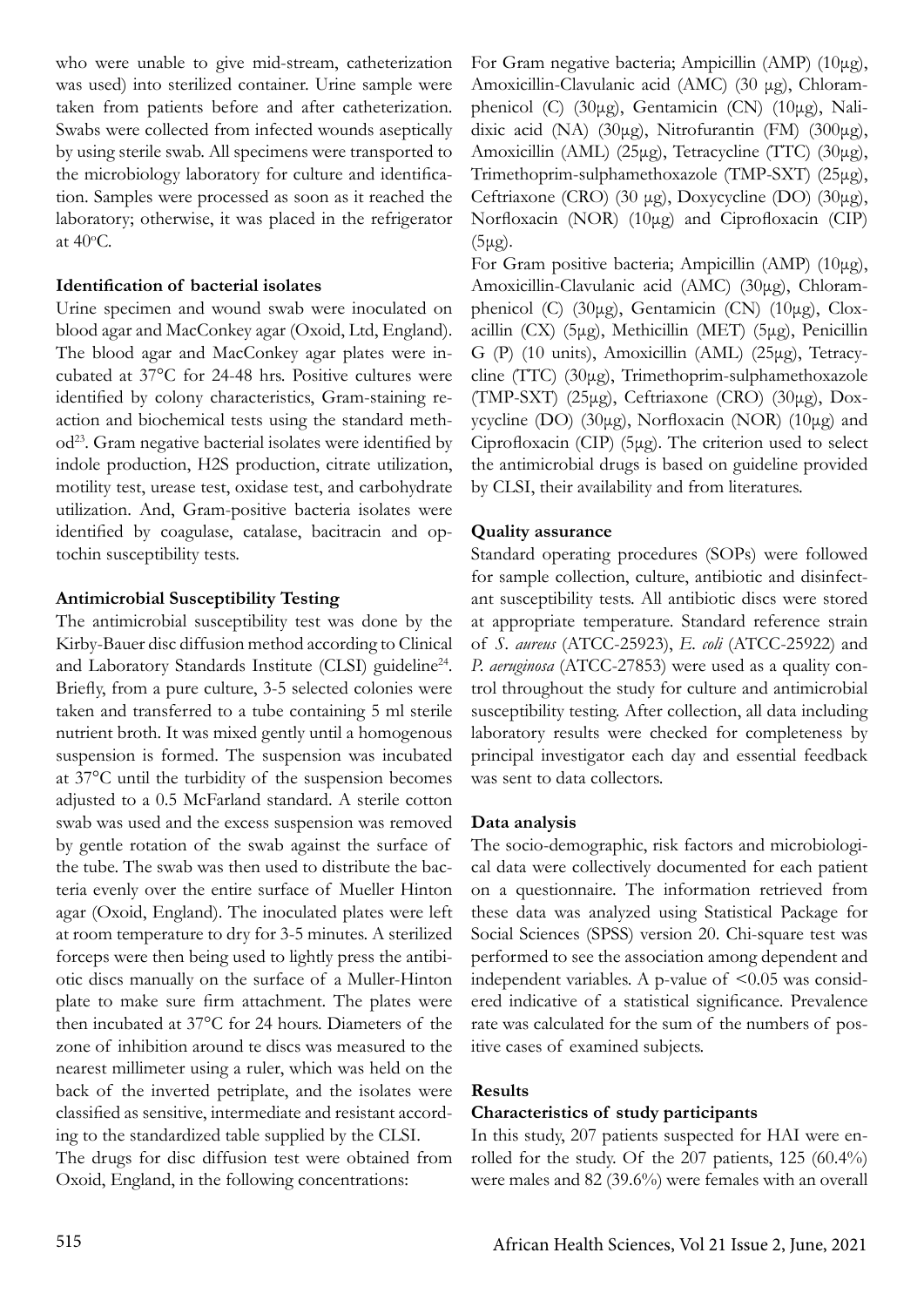male to female ratio of 1.5:1. The age ranged from 19 to 74 years with a mean of 41.65 ( $\pm$ 16.48) years (Table 1). From the surgical site a total of 100 (48.3%) patients

and from medical 107 (51.7%) patients were included in the study. The mean hospital stay from the date of admission until sample collection was 9.2 days.

| Age<br>group | Male, No<br>$\frac{6}{6}$ | <b>Female No</b><br>$(\%)$ | <b>Total</b> |
|--------------|---------------------------|----------------------------|--------------|
| $\leq 26$    | 24(11.6)                  | 21(10.1)                   | 45(21.7)     |
| $26 - 35$    | 49(23.7)                  | 30(14.5)                   | 79(38.2)     |
| $36 - 45$    | 26(12.6)                  | 14(6.8)                    | 40(19.3)     |
| $46 - 55$    | 17(8.2)                   | 8(3.9)                     | 25(12.1)     |
| 56-65        | 5(2.4)                    | 6(2.9)                     | 11(5.3)      |
| >65          | 4(1.9)                    | 3(1.4)                     | 7(3.4)       |
| <b>Total</b> | 125(60.4)                 | 82(39.6)                   | 207(100)     |

**Table 1.** Age and sex distribution of patients admitted in surgical and medical wards of MaddaWalabu University Goba Referral Hospital from November 2016 to July 2017.

### **Prevalence of HAI**

Among 207 patients, 51 of them were confirmed to have HAI with an overall prevalence of 24.6%. Of which, 30 (58.8%) were males and 21 (41.2%) females. The distribution of HAI among positive cases indicated that 32 (62.7%) were SSI and 19 (37.3%) were UTIs. Of the 32 patients with SSI, 20 (62.5%) were males and 12 (37.5%) were females. Of the 19 patients with UTI, 12(63.2%) were females and 7 (36.8%) were males (Figure 1). The chi-square test indicated that urinary catheterization  $(p=0.045)$  and duration of admission  $(p=0.038)$  were significantly associated with bacterial HAI. However, age, sex and surgical procedures were not significantly associated with bacterial HAI.



**Figure 1.** *Distribution of Healthcare associated infections by sex among patients (n=51) admitted in surgical and medical wards of Madda-Walabu University Goba Referral Hospital.*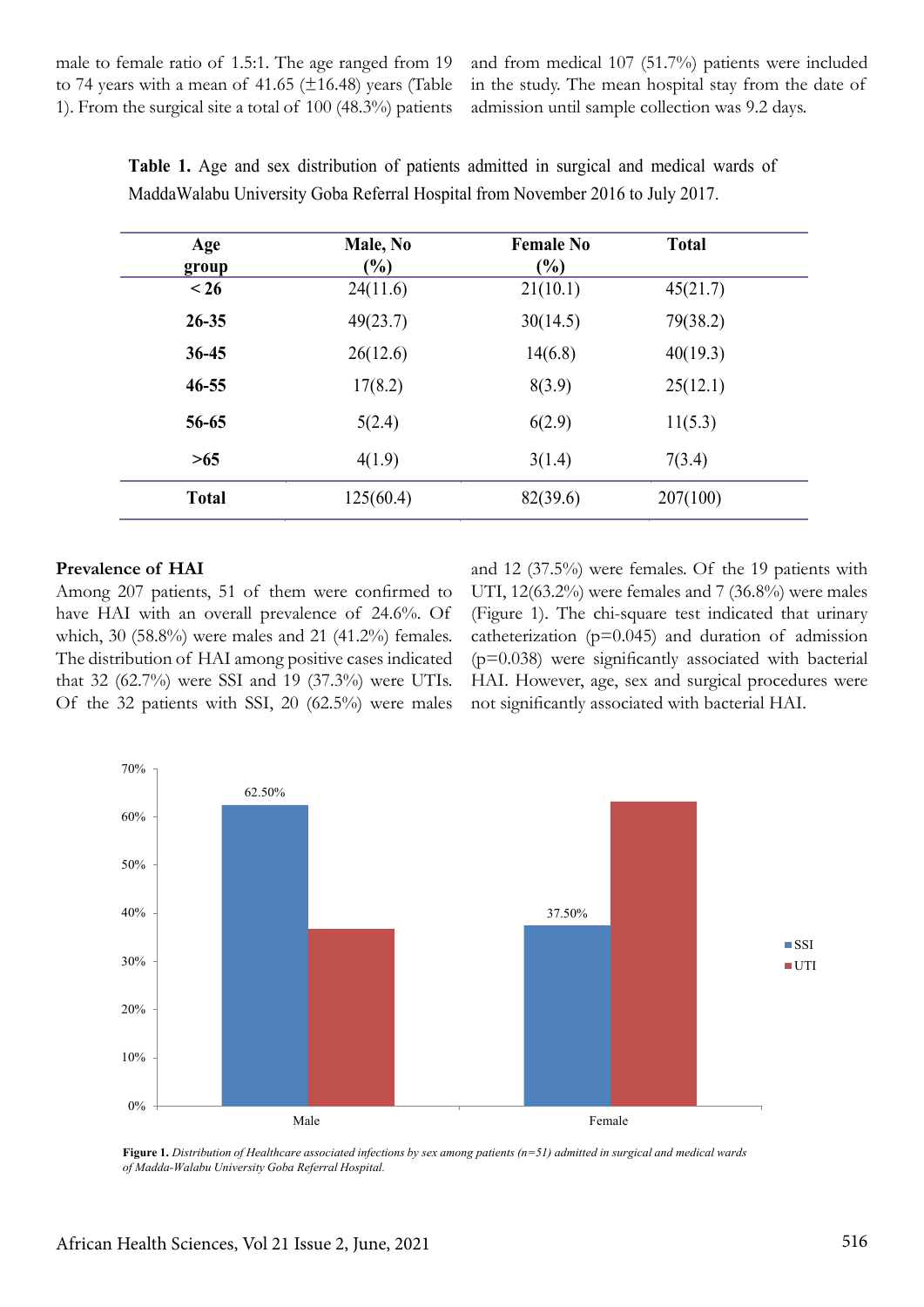### **Bacterial isolates**

A total of 62 bacterial isolates were recovered from HAI (n=51) cases. *E. coli* accounted for 20.9% of the total isolates followed by *P. aeruginosa* (19.4%). More than one bacteria (mixed infection) was isolated from 9/51 (17.6%) of the patients with HAI. The Gram-positive and negative bacteria accounted for 19/62 (30.6%) and  $43/62$  (69.4%), respectively. Among SSI (n = 35), the predominant isolates was *S. aureus* (25.7%) followed by *P. aeruginosa* (20.0%) and *K. pneumoniae* (17.1%) (Figure 2). Among UTI ( $n=27$ ), the predominant isolates was *Escherichia coli* (29.6%) followed by *P. aeruginosa* (18.5%) and K. pneumonia (14.8%) (Figure 3).



**Figure 2.** Distribution of bacterial isolates (n=35)from surgical site infected patients admitted in surgical wards of MaddaWalabu university Goba referral hospital from November 2016 to July 2017.



**Figure 3.** Distribution of bacterial isolates (n=27) from urinary tract infected patients admitted

in medical wards of MaddaWalabu University Goba Referral Hospital from November 2016 to July 2017.

# **Antimicrobial susceptibility pattern of bacterial isolates**

# **Gram positive bacteria**

All isolates showed high level of resistance (100%)

to Ampicillin, Methicillin, Penicillin and Trimethoprim-sulphamethoxazole. On the other hand, most of the isolates were sensitive to Ceftriaxone (63.1%), Norfloxacin (57.9%) and Ciprofloxacin (52.6%) (Table 2).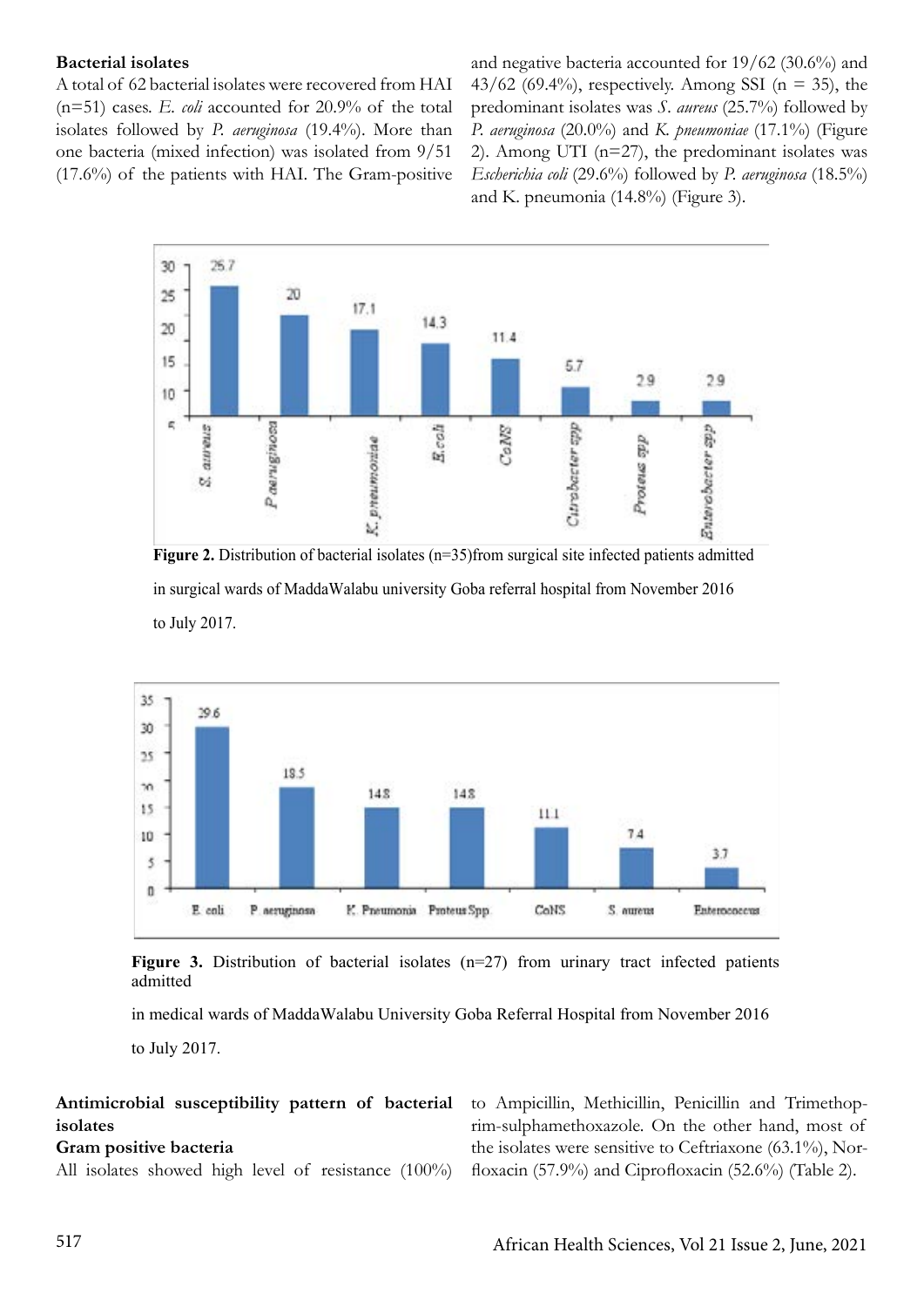**Table 2.** Antimicrobial Susceptibility Patterns of Gram-Positive Bacteria (n=19) isolated from patients admitted to surgical and medical wards of MaddaWalabu University Goba Referral Hospital from November 2016 to July 2017.

| <b>Isolates</b>       | <b>Antimicrobial drugs</b> |                          |                          |                          |       |                          |                              |                              |                              |                              |                          |                          |                          |                          |                              |
|-----------------------|----------------------------|--------------------------|--------------------------|--------------------------|-------|--------------------------|------------------------------|------------------------------|------------------------------|------------------------------|--------------------------|--------------------------|--------------------------|--------------------------|------------------------------|
|                       |                            | AMP                      | <b>AMC</b>               | CAF                      | CN    | <b>CX</b>                | <b>MET</b>                   | <b>PEN</b>                   | AML                          | <b>TTC</b>                   | <b>SXT</b>               | <b>CRO</b>               | D <sub>O</sub>           | <b>NOR</b>               | CIP                          |
| S.                    | S                          |                          | $\overline{2}$           | -1                       | -     | 2                        | $\qquad \qquad \blacksquare$ | $\qquad \qquad \blacksquare$ | $\overline{\phantom{a}}$     |                              | $\overline{\phantom{a}}$ | 6                        | $\overline{2}$           | $\overline{4}$           | 6                            |
| aureus                |                            |                          | $\blacksquare$           | $\blacksquare$           | 2     | $\overline{\phantom{0}}$ |                              |                              | $\qquad \qquad \blacksquare$ |                              | $\overline{\phantom{0}}$ | $\overline{\phantom{a}}$ | $\blacksquare$           |                          |                              |
| $(n=11)$              | $\mathbb{R}$               | 10                       | 9                        | 10                       | 9     | 9                        | 11                           | 11                           | 11                           | 9                            | 11                       | 5                        | 9                        | 6                        | 5                            |
| CoNS $(n=7)$          | S                          | $\overline{\phantom{0}}$ | $\overline{4}$           | 1                        | 2     | 1                        | $\overline{\phantom{a}}$     | $\overline{\phantom{0}}$     | ۰                            | $\overline{\phantom{a}}$     | $\overline{\phantom{a}}$ | $\overline{4}$           | 3                        | $\overline{4}$           | 3                            |
|                       |                            | $\overline{\phantom{0}}$ | $\overline{\phantom{0}}$ | $\blacksquare$           | 1     | $\overline{\phantom{0}}$ | $\qquad \qquad \blacksquare$ | $\overline{\phantom{0}}$     | 1                            | $\qquad \qquad \blacksquare$ | $\overline{\phantom{a}}$ | $\overline{2}$           | $\overline{\phantom{a}}$ |                          | $\qquad \qquad \blacksquare$ |
|                       | $\mathbf R$                | $\overline{7}$           | $\mathcal{E}$            | 6                        | 4     | 6                        | $\overline{7}$               | 7                            | 6                            | $\overline{7}$               | $\overline{7}$           | 1                        | 4                        | $\overline{2}$           | $\overline{4}$               |
| Enteroc               | S                          | $\overline{\phantom{0}}$ | $\overline{\phantom{0}}$ | $\overline{\phantom{0}}$ | -     | -                        | $\qquad \qquad \blacksquare$ | $\qquad \qquad \blacksquare$ | $\overline{\phantom{a}}$     |                              | $\overline{\phantom{a}}$ | $\overline{\phantom{a}}$ | 1                        | 1                        | 1                            |
| occus $spp.(n=$<br>1) |                            | $\blacksquare$           |                          | $\overline{\phantom{0}}$ | ۰     | -                        | $\blacksquare$               | $\overline{\phantom{0}}$     | $\overline{\phantom{0}}$     | $\overline{\phantom{0}}$     | $\overline{\phantom{0}}$ | $\overline{\phantom{a}}$ | $\overline{\phantom{a}}$ | $\overline{\phantom{a}}$ |                              |
|                       | $\mathsf{R}$               | $\mathbf{1}$             | $\overline{\phantom{0}}$ | 1                        | 1     | 1                        | 1                            | 1                            | 1                            | -                            | 1                        | 1                        | $\qquad \qquad$          | -                        |                              |
|                       |                            |                          |                          |                          |       |                          |                              |                              |                              |                              |                          |                          |                          |                          |                              |
| Total<br>** $(n=19)$  | S                          | $\overline{\phantom{0}}$ | 31.6                     | 10.                      | 10.   | 15.                      |                              | $\qquad \qquad \blacksquare$ | $\overline{\phantom{0}}$     | 10.5                         |                          | 52.6                     | 31.                      | 47.4                     | 52.                          |
|                       |                            |                          | $\frac{0}{0}$            | $5\%$                    | $5\%$ | 8%                       |                              |                              |                              | $\frac{0}{0}$                |                          | $\frac{0}{0}$            | 6%                       | $\frac{0}{0}$            | 6%                           |
|                       |                            | $\overline{\phantom{0}}$ | 5.2%                     |                          | 15.   |                          |                              |                              | 5.3%                         | $5.3\%$ -                    |                          | 10.5                     |                          | 10.5                     |                              |
|                       |                            |                          |                          |                          | 8     |                          |                              |                              |                              |                              |                          |                          |                          |                          |                              |
|                       | $\mathbb{R}$               | 100                      | 63.2                     | 89                       | 73.   | 84.                      | 100                          | 100                          | 94.7                         | 84.2                         | 100                      | 36.9                     | 68.                      | 42.1                     | 47.                          |
|                       |                            |                          |                          |                          | 7     | 2                        |                              |                              |                              |                              |                          |                          | 4                        |                          | 4                            |

*S= Sensitive; I=Intermediate; R=Resistant; \*\* Expressed in percent*

*AMP: Ampicillin; AMC: Amoxicillin-Clavulanic acid; CAF: Chloramphenicol; CN: Gentamicin; CX: Cloxacillin; MET: Methicillin; P: Penicillin; AML: Amoxicillin; TTC: Tetracycline; SXT: Trimethoprimsulphamethoxazole; CRO: Ceftriaxone; DO: Doxycycline; NOR: Norfloxacin; CIP: Ciprofloxacin*

#### **Gram negative bacteria**

All isolates showed high level of resistance (100%)

to Ampicillin, Tetracycline and Trimethoprim-sulphamethoxazole. On the other hand, most of the isolates were sensitive to Norfloxacin (60.5%) (Table 3).

**Table 3:** Antimicrobial Susceptibility Patterns of Gram-Negative Bacteria isolates (n=43) from patients admitted to surgical and medical wards of MaddaWalabu University Goba Referral Hospital from November 2016 to July 2017.

| <b>Isolates</b>                  | <b>Antimicrobial drugs</b> |                |                               |                              |                              |                          |                          |                          |                              |                              |                |                          |                          |                          |
|----------------------------------|----------------------------|----------------|-------------------------------|------------------------------|------------------------------|--------------------------|--------------------------|--------------------------|------------------------------|------------------------------|----------------|--------------------------|--------------------------|--------------------------|
|                                  |                            | AMP            | AMC                           | <b>CAF</b>                   | <b>CN</b>                    | NA                       | NF                       | AML                      | <b>TTC</b>                   | <b>SXT</b>                   | <b>CRO</b>     | D <sub>O</sub>           | <b>NOR</b>               | <b>CIP</b>               |
| E.coli<br>$(n=13)$               | S                          |                | 3                             | 4                            | $\overline{7}$               | 5                        | 10                       | L,                       | $\overline{\phantom{a}}$     | $\overline{\phantom{0}}$     | 6              | 3                        | 9                        | 8                        |
|                                  | I                          | Ξ.             | 1                             | 1                            | $\overline{2}$               | 1                        | $\overline{\phantom{a}}$ | 1                        | $\qquad \qquad \blacksquare$ | ÷,                           | 1              | $\blacksquare$           | $\overline{\phantom{a}}$ | $\overline{\phantom{0}}$ |
|                                  | R                          | 13             | 9                             | 8                            | $\overline{4}$               | 7                        | 3                        | 12                       | 13                           | 13                           | 6              | 10                       | $\overline{4}$           | 5                        |
| $P_{\cdot}$                      | S                          |                | 1                             | 1                            | 1                            | 3                        | 7                        | $\overline{a}$           | $\overline{\phantom{0}}$     |                              | $\mathbf{1}$   |                          | $\overline{3}$           | $\overline{2}$           |
| aeruginosa(                      | $\mathbf I$                |                | $\blacksquare$                | 1                            | L,                           | $\mathbf{1}$             | $\mathbf{1}$             |                          |                              |                              |                |                          | $\overline{2}$           | $\mathbf{1}$             |
| $n=12$                           | R                          | 12             | 11                            | 10                           | 11                           | 8                        | $\overline{4}$           | 12                       | 12                           | 12                           | 11             | 12                       | $\overline{7}$           | 9                        |
| K.                               | S                          |                | 1                             | $\overline{2}$               | $\overline{2}$               | $\overline{2}$           | 5                        | L,                       | $\overline{a}$               | $\overline{\phantom{0}}$     | 6              | 1                        | 5                        | $\overline{4}$           |
| pneumoniae                       | 1                          | $\overline{a}$ | $\overline{\phantom{a}}$      | $\qquad \qquad \blacksquare$ | 1                            | $\overline{2}$           | 1                        | L,                       | -                            | L.                           | 1              | 1                        | 1                        | ۰                        |
| $(n=10)$                         | $\overline{R}$             | 10             | 9                             | 8                            | $\overline{7}$               | 6                        | $\overline{4}$           | 10                       | 10                           | 10                           | 3              | 8                        | $\overline{4}$           | 6                        |
| Proteus<br>$spp(n=5)$            | S                          |                | $\mathbf{1}$                  | $\overline{\phantom{0}}$     | 3                            | 3                        | 3                        | $\overline{a}$           | $\overline{a}$               | $\overline{\phantom{0}}$     | $\overline{2}$ | 1                        | 3                        | $\overline{2}$           |
|                                  | I                          |                |                               |                              | $\overline{\phantom{0}}$     | $\mathbf{1}$             |                          |                          |                              |                              |                | 1                        | 1                        | 1                        |
|                                  | R                          | 5              | 4                             | 5                            | $\overline{2}$               | 1                        | $\overline{2}$           | 5                        | 5                            | 5                            | 3              | $\overline{3}$           | 1                        | $\overline{c}$           |
| Citrobacter                      | S                          |                | $\overline{a}$                | 1                            | ÷,                           | $\overline{2}$           | $\overline{2}$           | $\overline{a}$           | $\overline{\phantom{a}}$     | L.                           | 1              | $\overline{\phantom{0}}$ | 1                        | 1                        |
| $spp(n=2)$                       | I                          |                | $\overline{\phantom{a}}$      | $\overline{\phantom{0}}$     | 1                            | ۰                        | $\overline{\phantom{0}}$ | L,                       | $\overline{\phantom{0}}$     | $\qquad \qquad \blacksquare$ |                | $\overline{a}$           |                          | $\overline{\phantom{0}}$ |
|                                  | R                          | $\overline{2}$ | $\overline{2}$                | 1                            | 1                            | $\overline{\phantom{a}}$ | $\blacksquare$           | $\overline{2}$           | $\overline{2}$               | $\overline{2}$               | $\mathbf{1}$   | $\overline{2}$           | 1                        | $\mathbf{1}$             |
| Enterobacte<br>$r(n=1)$          | S                          |                | $\overline{\phantom{a}}$      | $\overline{\phantom{0}}$     | $\qquad \qquad \blacksquare$ | $\overline{\phantom{a}}$ | $\mathbf{1}$             | $\overline{\phantom{0}}$ | $\overline{\phantom{a}}$     | $\qquad \qquad \blacksquare$ | -              | $\overline{\phantom{a}}$ | 1                        | ۰                        |
|                                  | Ī                          |                | $\overline{\phantom{0}}$      |                              | 1                            | 1                        |                          |                          |                              |                              |                |                          |                          | 1                        |
|                                  | $\mathbf R$                | 1              | 1                             | 1                            | $\blacksquare$               | Ē,                       |                          | 1                        | 1                            | 1                            | 1              | 1                        |                          |                          |
| Total<br>$(n=43)$                | S                          |                | 14.0                          | 18.                          | 30                           | 34.                      | 65.                      | L,                       | ٠                            |                              | 37.2           | 11.                      | 51.2                     | 39.5                     |
|                                  |                            |                | $\frac{0}{0}$                 | 6%                           | 2%                           | 9%                       | $1\%$                    |                          |                              |                              | $\frac{0}{0}$  | 6%                       | $\frac{0}{0}$            | $\frac{0}{0}$            |
|                                  | I                          |                | 2.3%                          | 4.7                          | 11                           | 13.                      | 4.7                      | 2.3%                     |                              | $\overline{\phantom{0}}$     | 4.7%           | 4.7                      | 9.3%                     | 6.9%                     |
|                                  |                            |                |                               | $\frac{0}{0}$                | 6%                           | 9%                       | $\frac{0}{0}$            |                          |                              |                              |                | $\frac{0}{0}$            |                          |                          |
|                                  | $\overline{R}$             | 100%           | 83.7                          | 76.                          | 58.                          | 51                       | 30.                      | 97.7                     | 100                          | 100                          | 58.1           | 83.                      | 39.5                     | 53.6                     |
| $\sim$<br>$\sim$<br>$\mathbf{r}$ |                            | $\mathbf{r}$ . | $\frac{0}{0}$<br>$\mathbf{r}$ | 7%                           | 2%<br><b>35 35 TT</b>        | 2%                       | $2\%$                    | $\frac{0}{0}$            | $\frac{0}{0}$                | $\frac{0}{0}$                | $\frac{0}{0}$  | 7%                       | $\frac{0}{0}$            | $\frac{0}{0}$            |

*S= Sensitive; I=Intermediate; R=Resistant; \*\* Expressed in percent*

*AMP: Ampicillin; AMC: Amoxicillin-Clavulanic acid; CAF: Chloramphenicol; CN: Gentamicin; NA: Nalidixic acid; NF: Nitrofurantoin; SXT: Trimethoprim-sulphamethoxazole; CRO: Ceftriaxone; DO: Doxycycline; NOR: Norfloxacin; CIP: Ciprofloxacin*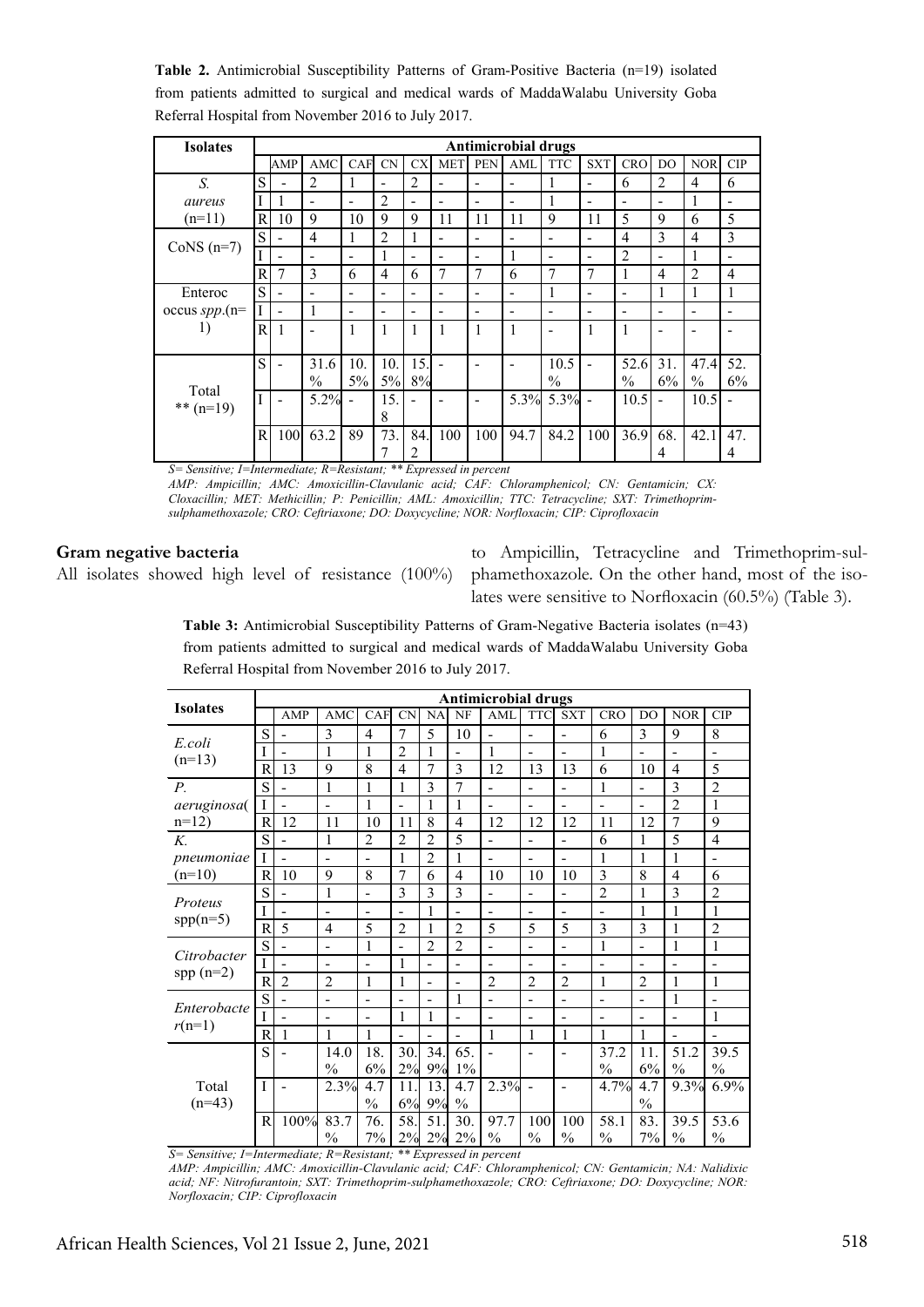### **Discussions**

The present study revealed that 24.6% of patients attending surgical and medical wards had bacterial HAI. This is in line with a study conducted in Hyderabad of India  $29.13\%$ <sup>25</sup>. However, the finding is higher compared to the studies done in Addis Ababa  $(13\%)^{15}$  and India  $(17.6\%)^{26}$ , which might be due to poor infection prevention and inadequate service delivery in the study hospital.

In this study, the most prevalent HAI was SSI (62.7%). Since all patients were exposed for surgical procedures, there is an increased risk of getting an infection in the hospital by direct invading of the patient's body, gives bacteria a way in to normal sterile parts of the body. This infection can be acquired from contaminated surgical equipment or from health care workers. In addition, the susceptibility to SSIs were enhanced by poor wound care and prolonged hospitalization.

In the present study, the prevalence of hospital acquired UTIs was 13%. This finding is higher than previous report of study conducted in the country, 6.7%19. This may be due to difference in study participants, the present study includes only adults and two wards but the previous study involves all age and wards. In the present study the wards were surgical and medical which have long term admission and catheterization. Catheterization increase the incidence of UTI by 3-5% and long admission increases the probability of acquiring UTI since hospitals are one of the sources of infection. High prevalence of hospital acquired UTIs like 32% in Uganda<sup>27</sup>, and low prevalence  $1.4\%$  in Australia<sup>28</sup> has been reported. The disagreement may be due to difference in infection prevention program implemented in the country. However, the distribution of HAI in the present study agreed with previous studies done in Bahir dar18 and Addis Ababa<sup>15</sup>.

Gram negative bacteria (69.4%) were the dominant isolates than Gram positive (30.6%) in the present study. Similar findings have been observed in Ethiopia<sup>15, 16</sup>, and Algeria<sup>29</sup>. This might be due to gram negative bacteria including entrobacteriaceae and non-fermentive gram negative bacilli are significant pathogenic for critical patients. This study found that the most frequent bacterial isolates from SSI were *S. aureus* (25.7%), *P. aeruginosa* (20.0%), and K. pneumonia (17.1%). Likewise, similar findings have been reported from Turkey $30$  and Nigeria31. Among UTI bacterial isolates, *E. coli* (29.6%) is the most frequent, followed by *P. aeruginosa* (18.5%), and K. pneumoniae (14.8%). This finding goes in agreement with studies conducted in Ethiopia<sup>32</sup> and Taiwan<sup>33</sup>.

Nowadays many microorganisms have become resistant to different antimicrobial agents and in some cases to nearly all agents. Resistance to antimicrobial agents is a problem in health care facilities, but in hospitals, transmission of bacteria is amplified because of the highly susceptible population<sup>2</sup>. The antibiotic sensitivity of our study confirmed that an alarming percentage of resistance were exhibited by bacterial isolates to the commonly prescribed antibiotics. In this stance, both Gram-positive and Gram-negative bacteria isolate showed resistance to Ampicillin, Chloramphenicol, Amoxicillin, Tetracycline, and Trimethoprim-sulphamethoxazole. This finding is comparable with studies done in Addis Ababa<sup>34</sup> and in Gondar<sup>35</sup>.

Gram-negative bacteria showed intermediate level of resistance to Gentamicin. The result has also indicated that Gram-positive were sensitive to Ceftriaxone, Norfloxacin and Ciprofloxacin. Gram-negative bacteria were susceptible to Nitrofurantoin and Nalidixic acid. The Gram positive rate of resistance ranges from 37% to 100% which is comparable with study done in Harar<sup>36</sup>. The Gram negatives rate of resistance also ranges from 40% to 100% which agree with finding reported by Mohammed, et al<sup>35</sup>. Ceftriaxone, Nitrofurantoin, Nalidixic acid, Ciprofloxacin, and Norfloxacin were relatively effective antibiotics for the treatment of pathogens which are responsible to cause HAI. This is perhaps because these agents are not commonly used and newly introduced. However, the uses of drugs like Nalidixic acid, Norfloxacin, and Nitrofurantin are limited in practice because of their higher cost. Due to this fact, they showed low level of resistance. According to this study, it appears that the clinicians are left with very few drug of choice for the treatment of HAI.

# **Conclusion**

The overall prevalence of bacterial HAI was 24.6%. The dominant HAI was SSI in the present study. Gram negative bacterial isolates, especially Escherichia coli isolates were the predominant in this study. Ceftriaxone, Nitrofurantoin, Nalidixic acid, Ciprofloxacin, and Norfloxacin were relatively effective compared to the other drugs. So, empirical treatment should be based on the result of culture and sensitivity. The capacity of microbiology laboratory should be strengthened with trained manpower, budget and necessary laboratory equipment. There is a need for a continuous surveillance for resistant bacteria to provide the basis of alternative treatment. HAI control should be directed to the hospital and strengthened with different staff, supplies, budget, etc.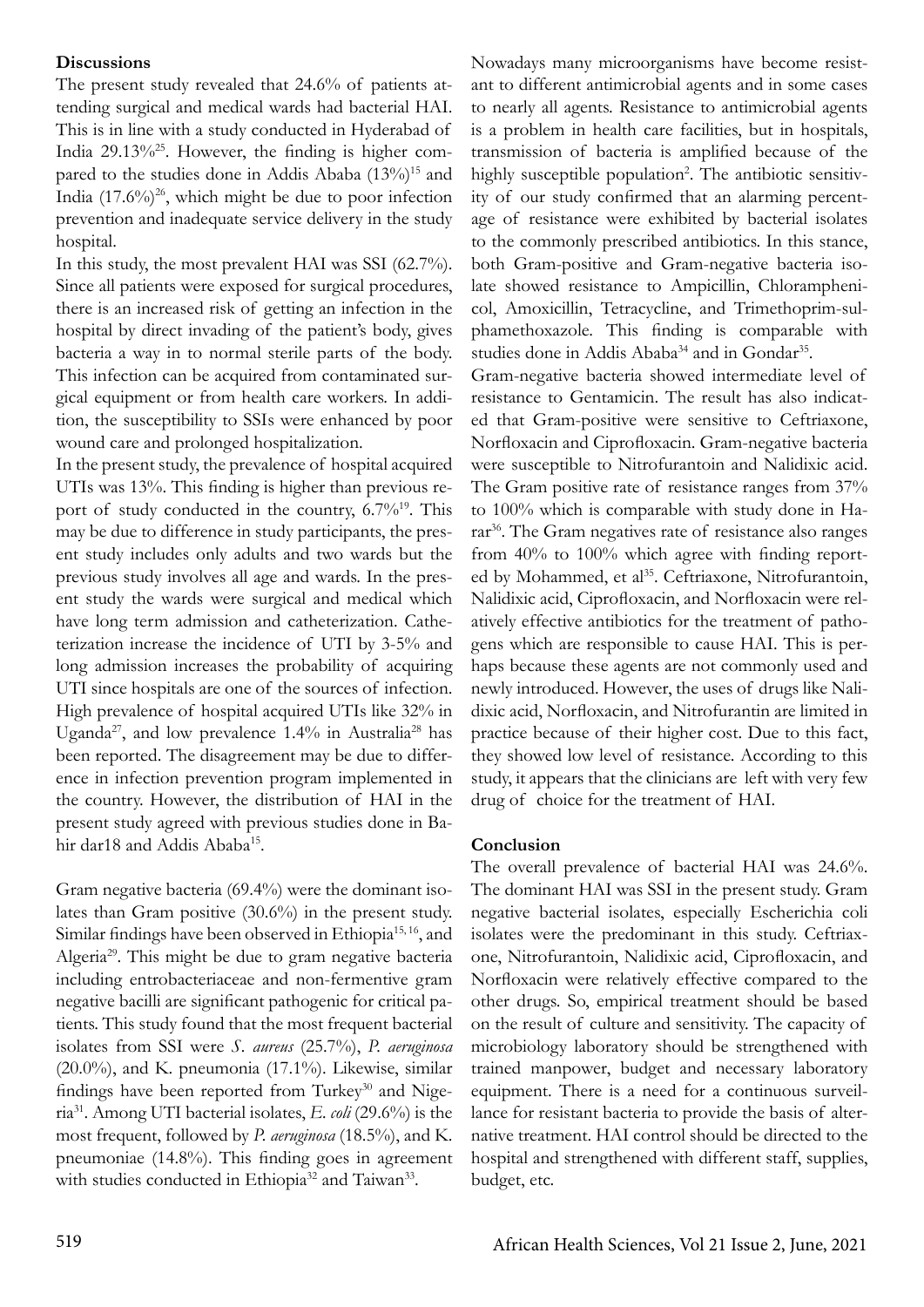### **Limitation of the study**

The present study has certain limitations. The study does not include all wards in MaddaWalabu University Goba Referral Hospital in which high HAIs are suspected. It was not possible to include anaerobic bacteria due to budget and laboratory facilities constraints. The design of the study did not include fungi and viruses that are important causes of HAI as well. Patients who are able to develop HAI after being discharged were not included in this study. Moreover, the present study were unable to perform molecular tests to confirm the bacterial isolated. So, it is important to conduct molecular test along side with the phenotypic characterization of bacterial isolates.

# **Abbrevations**

ATCC: American Type Culture Collection; CLSI: Clinical Laboratory Standards Institute; HAI: Hospital Acquired Infection; SOP: Standard Operating Procedure; SPSS: Statistical Package for Social Sciences; SSI: Surgical Site Infection; UTI: Urinary Tract Infection; WHO: World health organization

# **Declarations**

# **Ethical approval and consent form**

The study was approved by the ethical review committee of MaddaWalabu University. A letter of cooperation was written to the study area and official permission was obtained. Written consent was obtained from the study participants. Confidentiality of the information collected was maintained by omitting their name and other personal identifiers.

# **Consent for publication**

Not applicable

# **Availability of data and materials**

All data are already found in the manuscript and there are no supplementary files. The original data supporting this finding will be available at any time upon request of the corresponding author.

# **Competing interests**

The authors declare that they have no competing interests.

# **Funding**

This study was financially supported by the MaddaWalabu University. The funder had no role in study design, data collection and analysis, decision to publish, or preparation of the manuscript.

### **Author's contribution**

MM: Conceived the study, MM, TA, GN, FS, YA & TZ: Participated in the design of the study and performed the statistical analysis, MM, FS, YA & TZ: Interpreted the data: MM: Obtained ethical clearance and permission for study: MM, TA & GN: Supervised data collectors: MM, FS, YA & TZ: Drafting the article or revisiting it critically for important intellectual content. All authors read and approved the final manuscript.

### **Acknowledgements**

We acknowledge all the nurses and laboratory technologists of MaddaWalabu University Goba Referral Hospital for their support during data collection and MaddaWalabu University for financial support.

### **Reference**

1. Horan C, Andrus M, Dudeck A. CDC/NHSN surveillance definition of health care associated infection and criteria for specific types of infections in the acute care setting. *Am J Infect Control*. 2008; 36(5):309–32

2. WHO. (2002) Prevention of hospital-acquired infections, a practical guide 2nd ed.

3. Rosenthal D, Maki G, Mehta Y, et al. International Nosocomial infection control consortium (INICC) report, data summary of 43 countries for 2007- 2012. Device associated module. *Am J Infect Control*. 2014;42(9):942– 56.

4. Allegranzi B, Storr J, Dziekan G, Leotsakos A, Donaldson L, Pittet D. The first global patient safety challenge "clean care is safer care": from launch to current progress and achievements. *J Hosp Infect*. 2007; 65(Suppl 2):115–23

5. Sheng H, Chie C, Chen C, Hung C, Wang T, Chang C. Impact of nosocomial infections on medical costs, hospital stay, and outcome in hospitalized patients. *J Formos Med Assoc Taiwan Yi Zhi*. 2005; 104: 318–326 PubMed . PMID: 15959598

6. Yang C, Shih C, Chang W-C, Huang K, Chien C-W. Long-term medical utilization following ventilator-associated pneumonia in acute stroke and traumatic brain injury patients: a case-control study. *BMC Health Serv Res*. 2011; 11: 289.

7. Yallew W, Kumie A, Yehuala FM. Risk factors for hospital-acquired infections inteaching hospitals of Amhara regional state, Ethiopia: A matched-case control study. *PLoS One*. 2017;12(7): e0181145.

8. Deptuła A, Trejnowska E, Ozorowski T, Hryniewicz W. Risk factors for health care associated infection in light of two years of experience with the ECDC point prevalence survey of healthcare-associated infection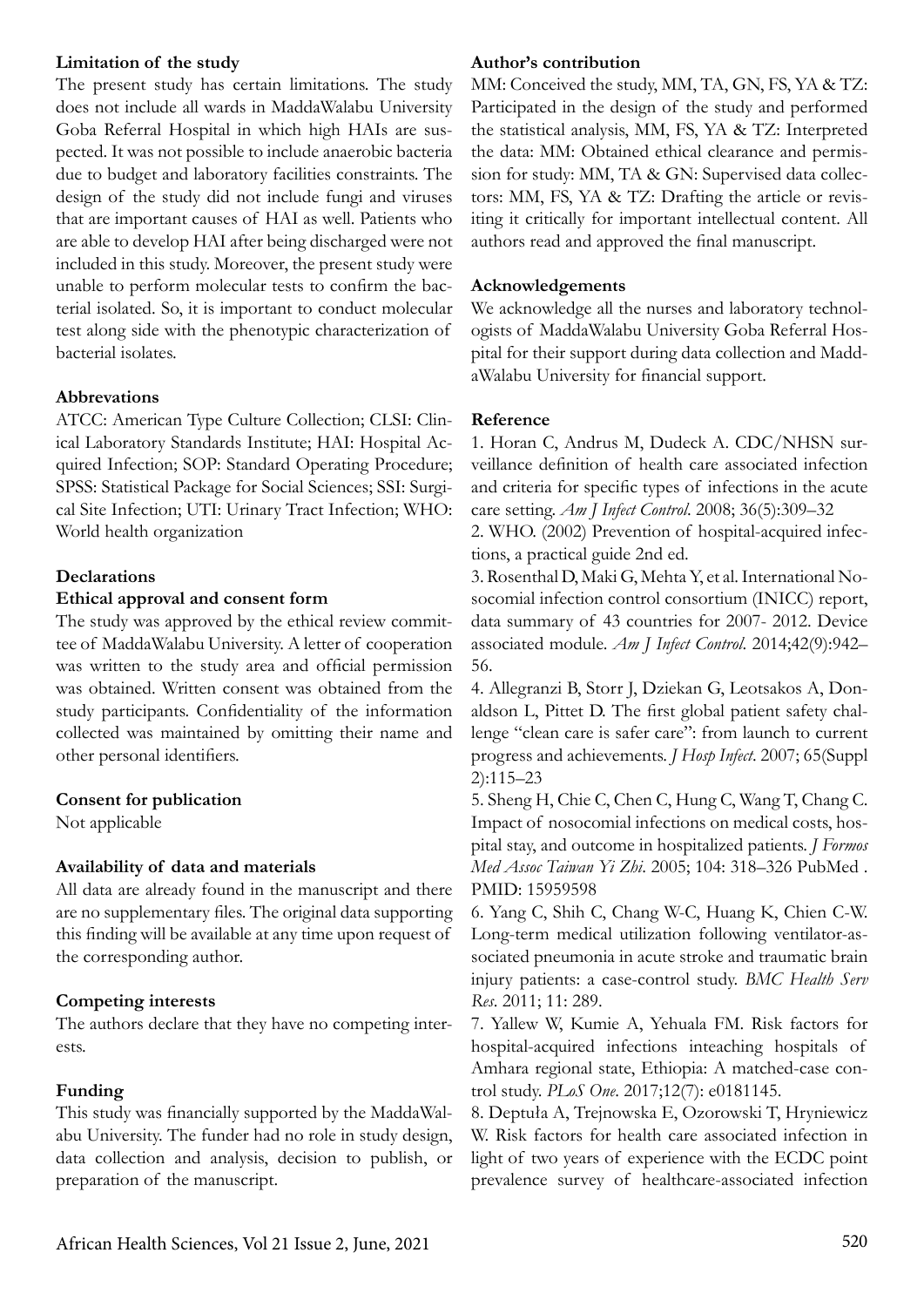and antimicrobial use in Poland. *J Hosp Infect*. 2015; 90: 310–315.

9. Gailienė G, Gierasimovič Z, Petrusˇevičienė D, Macijauskienė A. The prevalence of health care-associated infections and risk factors in a university hospital. *Med Kaunas Lith*. 2012; 48: 399–403 PubMed .

10. Phu D, Wertheim L, Larsson M, Nadjm B, Dinh D, Nilsson E, et al. Burden of Hospital Acquired Infections and Antimicrobial Use in Vietnamese Adult Intensive Care Units. *PloS One*. 2016; 11: e0147544.

11. Durlach R, McIlvenny G, Newcombe RG, Reid G, Doherty L, Freuler C, et al. Prevalence survey of healthcare-associated infections in Argentina; comparison with England, Wales, Northern Ireland and South Africa. *J Hosp Infect*. 2012; 80: 217–223 PubMed .

12. Pittet D, Dhran S, Touveneau S, Sauvan V, Perneger V. Bacterial contamination of the hands of hospital staff during routine patient care. *Arch Intern Med.*  1999;159(8):821 PubMed - 826.

13. Kasper DL., Fauci AS., Longo DL., Braunwald E., Hauser SL., Jameson JL. Harrison's Principles of internal medicine, Hospital-acquired infections by Robert A. Weinstein, 16th ed., *McGraw med. Publisher, New York*, 2005; 1:775-781 PubMed .

14. Nguyen QV. Hospital-acquired infections, Medicine from WEBMD eMedicine. http://www.emedicine. com/NINSS. (2002) *Surveillance of Surgical Site Infection in English Hospitals* 1997 – 2002. 2004.

15. Gedebou M, Habte-Gabr E, Kronvall G, Yoseph S. Hospital-acquiredinfections among obstetric and gynaecological patients at TikurAnbessahospital, Addis Ababa. *J Hosp Infect*. 1988;11(1):50–9.

16. Habte-Gabr E, Gedebou M, Kronvall G. Hospital-acquired infections amongsurgical patients in TikurAnbessa hospital, Addis Ababa, Ethiopia. *Am JInfect Control*. 1988;16(1):7–13.

17. Endalafer N, Gebre-Selassie S, Kotiso B. Nosocomial bacterial infections in atertiary hospital in Ethiopia. *J Infect Prev*. 2011;12(1):38–43.

18. Mulu W, Kibru G, Beyene G, Damtie M. Postoperative Nosocomial infections and antimicrobial resistance pattern of bacteria isolates among patients admitted at Felege Hiwot referral hospital, Bahirdar, Ethiopia. *Ethiop J Health Sci*. 2012; 22 (1):7–18.

19. Yallew W, Kumie A, Yehuala FM. Point prevalence of hospital-acquired infections in two teaching hospitals of Amhara region in Ethiopia. *Drug Healthc Patient Saf*. 2016; 8:71–6.

20. Tesfahunegn Z, Asrat D, Woldeamanuel Y, Estifanos K. Bacteriology of surgical site and catheter related urinary tract infections among patients admitted in Mekelle hospital, Mekelle, Tigray. *Ethiopia Ethiop Med J*. 2009;47(2):117–27

21. Melaku S, Gebre-Selassie S, Damtie M, Alamrew K. Hospital acquired infections among surgical, gynaecology and obstetrics patients in Felege-Hiwot referral hospital, Bahir Dar, northwest Ethiopia. *Ethiop Med J*. 2012; 50(2):135–44.

22. Amenu D, Belachew T, Araya F. Surgical site infection rate and risk factors among obstetric cases of Jimma University specialized hospital, southwest Ethiopia. *Ethiop J Health Sci*. 2011;21(2):91–100

23. Cheesbrough M. (2004) Medical laboratory manual for tropical countries, Cambridge press, UK, pp. 146- 180.

24. Clinical and Laboratory Standards Institute. Performance Standards for Antimicrobial Susceptibility Testing; *Twenty-Fourth Informational Supplement*, M100- S24, 2014

25. Shakh JM, Devrajani BR, Shah SZ, AkhundBibi I. Frequency, pattern and etiology of nososcomial infection in intensive care unit an experience at teriary care hospital. *J Ayub Med Coll Abbottabad*. 2008; 204):37-40.

26. Shivender S, Chatuvedi R., Garg S.M., RashmiD, Ambikesh K. Incidence of healthcare associated infections in in the surgical ICU of a tertiary care hospital. *Med J Armed Forces India*. 2013; 69(2):124-129.

27. Yallew W, Kumie A, Moges Y. Point prevalence of hospital-acquired infections in two teaching hospitals of Amhara region in Ethiopia. *Drug, Healthcare and Patient Safety*. 2016:8 71–76.

28. Gardner A, Mitchell B, Beckingham W, Fasugba O. A point prevalence cross-sectional study of healthcare-associated urinary tract infections in six Australian hospitals. *BMJ Open* 2014; 4:e005099.

29. Atif M., Bezzaoucha A., Mesbah S., Djellato S., Boubechou N., Bellouni R. (2006) Evolution of nosocomial infection prevalence in an Algeria university hospital (2001 to 2005). *Med Mal Infect* 36:423-8.

30. Bayeram A, BalciI. Pattern of antimicrobial resistance in surgical intensive care unit of a university hospital in Turkey. *BMC infect Dis*. 2006; 6(155).

31. OnwuezobeI A. Bacterial profile and antimicrobial susceptibility patterns of nosocomial wound infection in a teaching hospital at Uyo, AkwaIbom State, Nigeria. *TNHJ*. 2016;16(4).

32. Moges F, Genetu A, Mengistu G. Antibiotic sensitivities of common bacterial pathogens in urinary tract infections at Gondar Hospital, Ethiopia. *EstAfr Med J*. 2002; 79(3):140-142.

33. Hsueh R., Chen L., Sun C., Chen H., Pan J., Yang S., et al.,. (2002) Antimicrobial Drug Resistance in Path